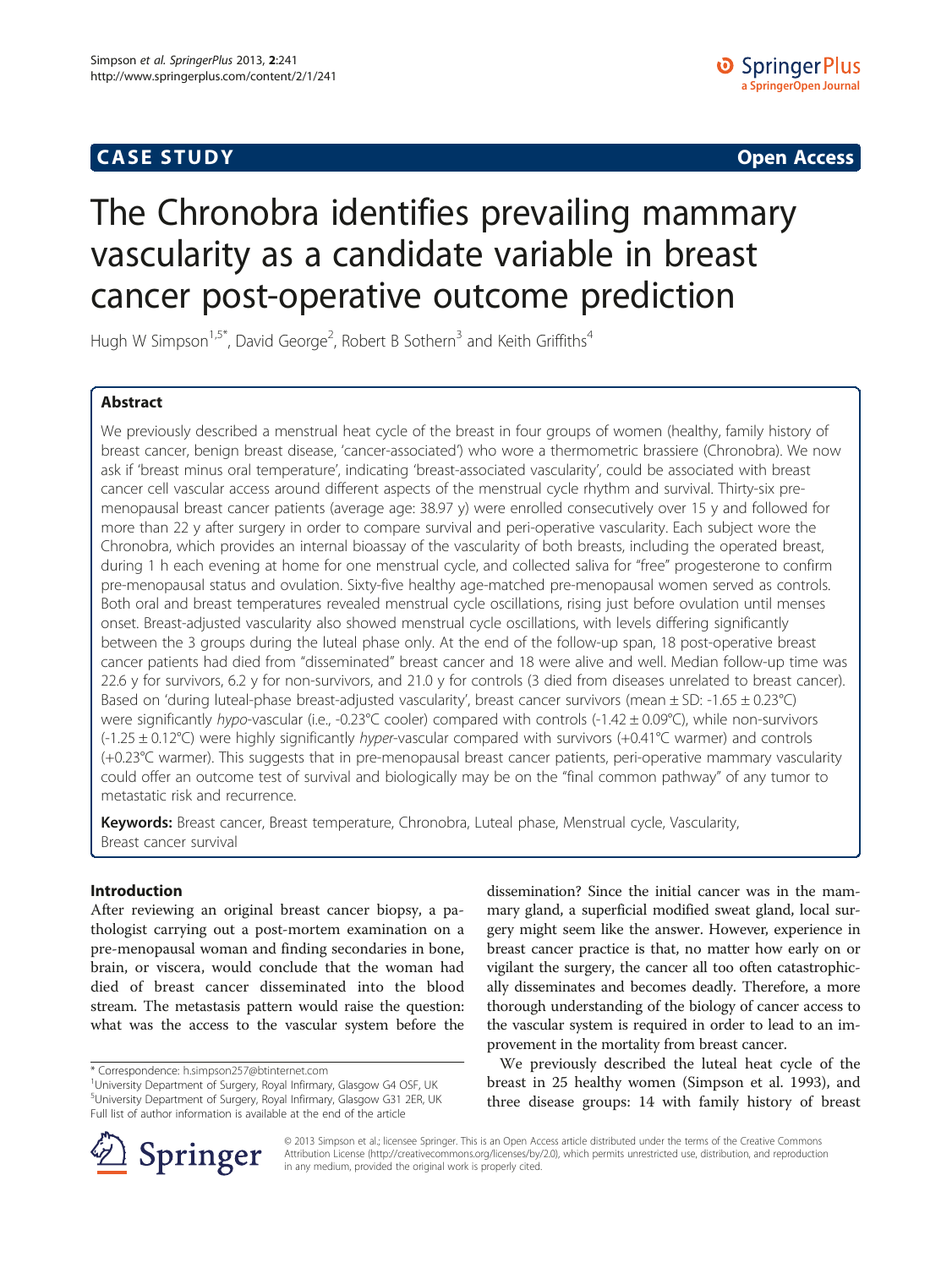<span id="page-1-0"></span>cancer; 12 with benign breast disease; and 31 in a 'cancer-associated' group (Simpson et al. [1996\)](#page-9-0). Wearing a special automatic electronic thermometric brassiere, the so-called 'Chronobra' (Simpson et al. [1981\)](#page-9-0), women monitored their breast surface temperature during 1 h each evening at home for one menstrual cycle under standardized conditions. This instrument measures the vascularity indirectly through the deep heat conducted to the surface of the breast from the mammary tissue blood vessels and capillaries. A significant breast temperature rhythm was found in all four groups, suggesting that there is an estrogen-driven ebb and flow of pan-mammary vascularity during each menstrual cycle, apparently in a minirehearsal for pregnancy.

There are several possible explanations why a rhythm in breast vascularity could be associated with breast cancer cell access stages around different aspects of the menstrual cycle rhythm. In the luteal phase, the vessels are larger and it is more likely that the enlarging cancer will encounter venous capillary walls, and having reached and penetrated the basement membrane and the endothelial wall, will effect a thrombotic tumor embolus in the lumen. During contraction of the vessel wall in the follicular phase of the cycle, there could be propulsion of the tumor onwards into the venous circulation. The vascularity cycle of the breast has also been related to the release of histamine in the breast tissue, which has been associated with chronic cystic mastitis, wherein cyclic changes in the breast presenting as an increase in size and turgor are to a considerable extent the result of a mammary fluid transudate from the permeability effects of histamine action (Zeppa [1969](#page-9-0)). This might, in turn, alter the access of the vessel lumen to the cancer cells through permeability mechanisms, as in the inflammatory process. It is important that the pre-menstrual timing of the menstrual cycle of breast volume and water content is the same as the vascularity rhythm (Simpson et al. [2000\)](#page-9-0). The peak is just before the onset of the menses, which is about the time of so-called "premenstrual tension", which may be the risk point for cancer access to the circulation.

The current study reports findings from the longterm follow-up of menstrual cycle Chronobra studies mentioned above (Simpson et al [1993, 1995, 1996](#page-9-0)) of 36 pre-menopausal breast cancer cases presenting consecutively in a University Hospital clinic vs. 65 healthy agematched controls. Original study measurements were made daily over one menstrual cycle with parallel measurements of oral temperature, and "free" progesterone in saliva to confirm the pre-menopausal status of each woman and the presence of ovulation in each menstrual cycle studied. All patients were followed for more than two decades post-operatively, by which time half had died of disseminated breast cancer according to the

death certificate. Since the breast minus oral temperature represents the breast-specific temperature after adjusting for arterial blood temperature, we performed this calculation for each daily measurement to arrive at individualized breast vascularity values. Comparisons were then made between menstrual cycle vascularity in surviving vs. non-surviving patients vs. controls and between patients to see if vascularity influenced survival.

# **Methods**

#### Subject recruitment

All recruitment procedures have been previously reported (Simpson et al [1993](#page-9-0), [1995, 1996](#page-9-0)). Briefly, followup patients in the pre-menopausal age group were recruited when presenting at the University Hospital Breast Clinic, resulting in 36 women in the breast cancer group. 65 healthy controls were volunteers recruited from church groups and by word of mouth about the project in the University environment. All subjects were white Caucasian, pre-menopausal, and usually parous. In the selection process of subjects, an understanding of the breast cancer problem and what might be achieved was important to capture their enthusiasm and their responsibility for the accuracy of tabulated data and also to have the stamina to complete the day-by-day measurements for a complete menstrual cycle on a voluntary basis without payment.

#### Data collection

In order to study the daily vascularity of the breast for one menstrual cycle in each woman, a specific technique was developed and has previously been reported (Simpson et al. [1993;](#page-9-0) Simpson et al. [1996](#page-9-0)). Briefly, the Chronobra, a custom-built thermometric brassiere (Figure 1), was built with a marsupial pouch between



Figure 1 The Chronobra: a custom built thermometric brassiere with 16 channel automated electronic thermometry for measurement of the heat cycle in the breast.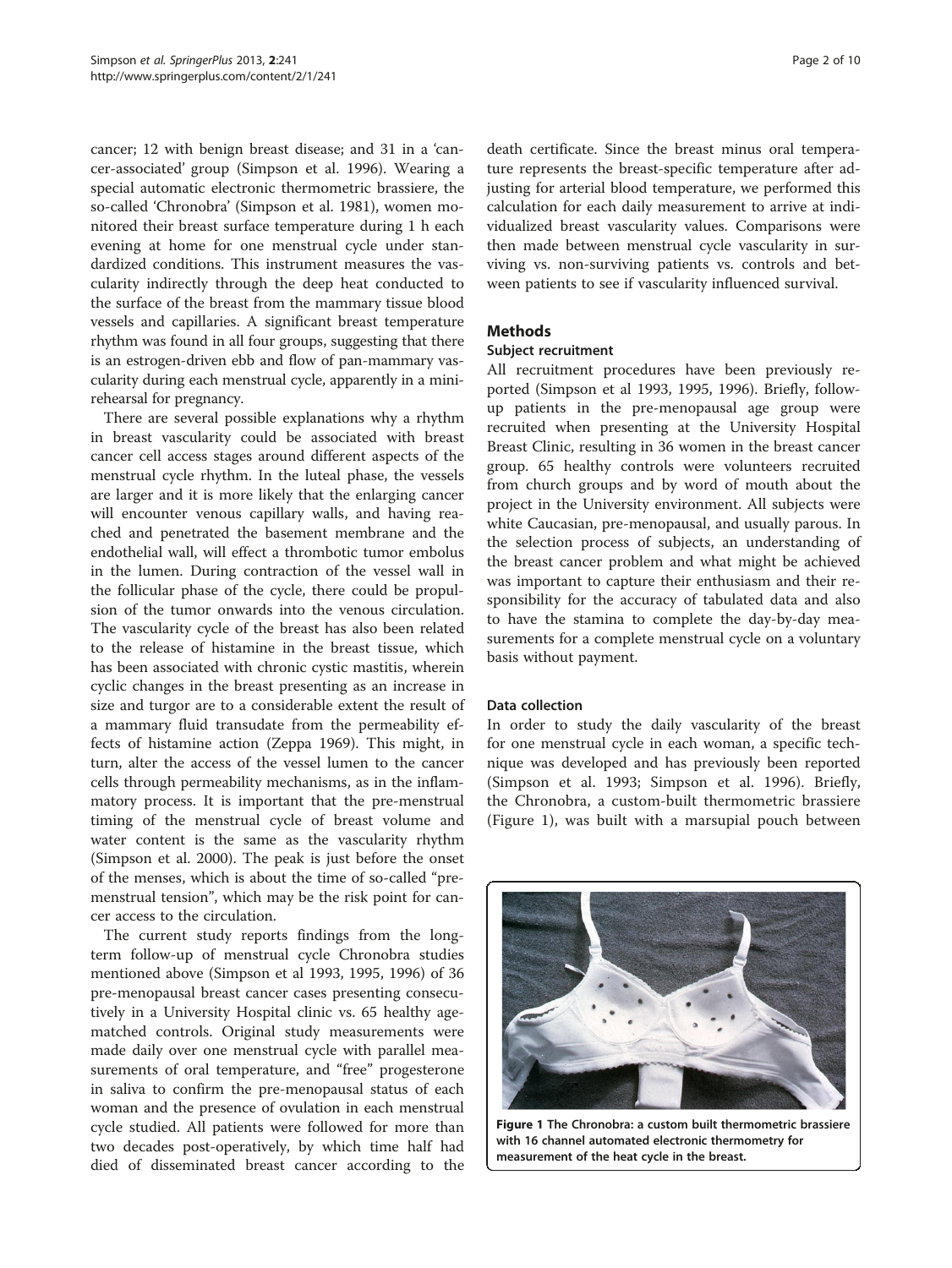the cups containing 16 thermometry channels, a date and time clock, a sampling speed control device (e.g., every minute), and a semi-conductor memory storage chip. Different bra sizes were available, but the instrumentation package embedded in the bra was the same. Figure [1](#page-1-0) shows 14 breast thermometry sensors on the inside of the bra, while there were two additional channels on the front to check the use of standardized provided clothing and ambient temperature. Occasional maintenance was required for mending wire breakage after normal usage and recalibration, resulting in 15% of the data missing for technical and/or compliance reasons.

Subjects were asked to collect temperature measurements in their home for 90-min each evening through one menstrual cycle by wearing the Chronobra with standardized provided over-clothing. Each study began soon after their last menstrual period, with the cycle "day" recorded at the top of a daily log sheet, using  $+1$ as the first day of the menses and so on. After a preliminary 30-min span, they were required to remain seated and read or watch television for an hour while the instrument recorded the prevailing surface breast temperature. At the end of each 90-min span, they were asked to switch off the Chronobra and to record the time and room temperature from a provided desktop instrument on a nearby table. They then measured and recorded their oral temperature (using two thermometers: digital and mercury), regarded as representing the carotoid blood temperature. The log sheet also included a section to note any interfering events during the recording hour of study.

Twice weekly a nurse would visit the home, exchange the instrument for a fresh one and bring the existing instrument back to the laboratory for data downloading, where a program picked out the peak plateau temperature recorded by the bra each day, representing the point at which there is equilibration between the sensor and the deep breast temperature. The same principle is involved in the so-called deep body thermometry technique used in patients who have been exposed to hypothermic situations e.g., avalanche accidents, which enables medical attendants to obtain non-invasively the deep body temperature (Fox et al. [1973\)](#page-9-0). Each subject also collected a daily saliva sample for a "free" progesterone radioimmunoassay (Reid et al. [1985\)](#page-9-0). The Kaiser-Minnesota-Kyushu Breast Cancer Epidemiological Questionnaire (Kaiser [1981\)](#page-9-0) was filled out for details involving the reproductive lifestyle of each subject, pregnancy histories, oral contraceptive practice, menstrual periodicity, pregnancy dates and any drugs being used. Also, a Nottingham Prognostic Index score based on tumor characteristics (cancer size, grade & lymph nodes) was calculated for each patient (Elston & Ellis [1991](#page-9-0); Haybittle et al. [1982](#page-9-0)).

#### Follow-up of subjects

The 36 patients and the 65 healthy controls were followed up through hospital records and the Government Academic Registrar-of-Deaths Bureau. At 22.8 y postoperative follow-up, 18 patients had died, and had "disseminated breast cancer" on the death certificate and the other 18, all aged over 60 y, were alive and well. In the same span, three of the controls died of causes unrelated to breast cancer (cardiac disease, hypercholesterolemia and mesothelioma).

#### **Statistics**

Data were averaged if available from both breasts on any day. Since the temperature recorded at the breast surface by the Chronobra represents the deep temperature of the breast that is related to the vascularity of the mammary tissue, the breast minus oral temperature represents the 'breast-specific' temperature. We therefore calculated breast minus oral temperature for each daily measurement to arrive at individualized breast vascularity values. This "normalizing" procedure also minimized any differences between women due to overall body temperature levels that are affected by a set point in each woman originating in the hypothalamus.

The menstrual cycles of the individuals ranged from 19d to 39d and in order to achieve synchronization of the cycles for averaged data, each individual's calendar date of menses onset at the end of the study was counted as day  $+1$ , and days before that referred to as day -1, -2, -3, back to day -28. This backwards synchronization method takes advantage of the fact that the length of the luteal phase of the menstrual cycle across different women is comparatively constant (i.e., 12-14d), while there is greater variation in the length of the follicular phase. The daily progesterone values served to confirm the pre-menopausal status and an ovulatory cycle in each subject during the study, thus forming a check on the synchronization across women with ovulation occurring just before the rise of progesterone (around day -12).

Daily means were calculated for each variable (oral temperature, breast temperature, vascularity, progesterone) and group (controls, survivors, non-survivors) on each day of the menstrual cycle from days  $-28$  to  $+2$ . Menstrual cycle rhythm characteristics were determined by the least-squares fit of a 28d cosine (Mojón et al. [1992](#page-9-0)) to individual and overall grouped data for each variable and study groups were compared. In addition, vascularity data during the luteal phase only (days -11 to -1 from menses onset) were analyzed by two-tailed, unpaired t-tests to compare vascularity between study groups during this elevated heat-related portion of the menstrual cycle.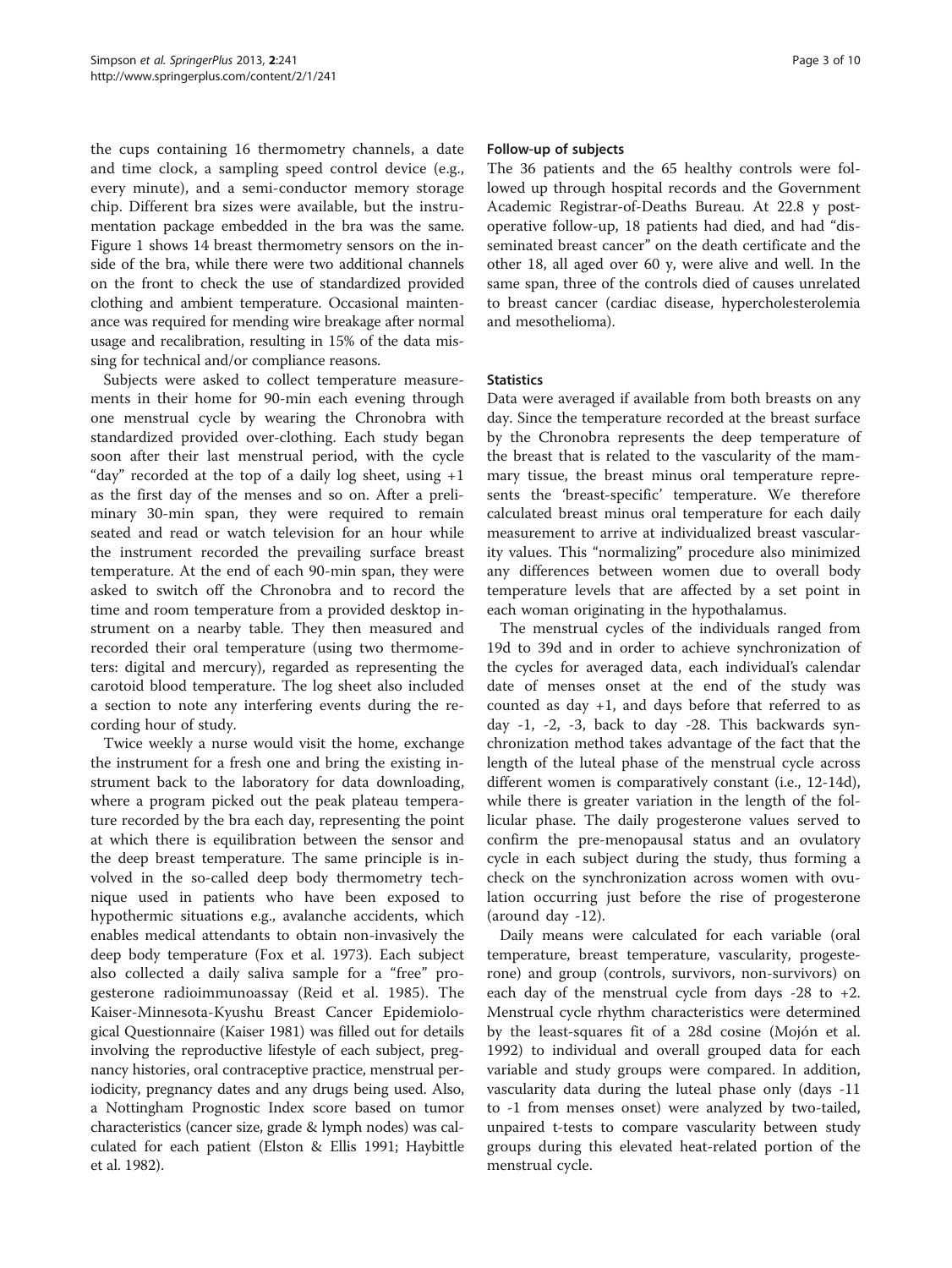#### <span id="page-3-0"></span>Results

# Healthy controls: the physiological menstrual cycle of breast vascularity

Daily mean values for right and left breast temperatures and salivary progesterone are shown in Figure 2 for the healthy control group. The menstrual cycle vascularity rhythm is characterized by a steady rise in similar temperature of both breasts beginning close to the time of ovulation until just prior to the onset of the next menses. For this reason, we averaged the temperatures from the two breasts when available to arrive at one value/ woman/day to use in further calculations. The extent of the rise of the breast temperature in the luteal phase is about 1°C (2.2°F), due partially to an increasing vascularity effect, and a rise in basal body temperature as is

exploited in the so-called "safe period" of contraception. However, since changes in basal body temperature amount to only about 1/3°C, much of the rise seen after ovulation in Figure 2 is assumed to be associated with increased breast vascularity. Progesterone also shows the anticipated rise to a peak in the middle of the luteal phase.

#### Breast cancer survivors vs. non-survivors

Individual ages, post-op follow-up (survival) years, and tumor pathology results for survivors and non-survivors are listed in Table [1](#page-4-0), while overall group means and comparisons are summarized in Table [2.](#page-4-0) The median post-op survival was 22.7 y for survivors and 6.62 y for non-survivors. In addition, the number of cancer

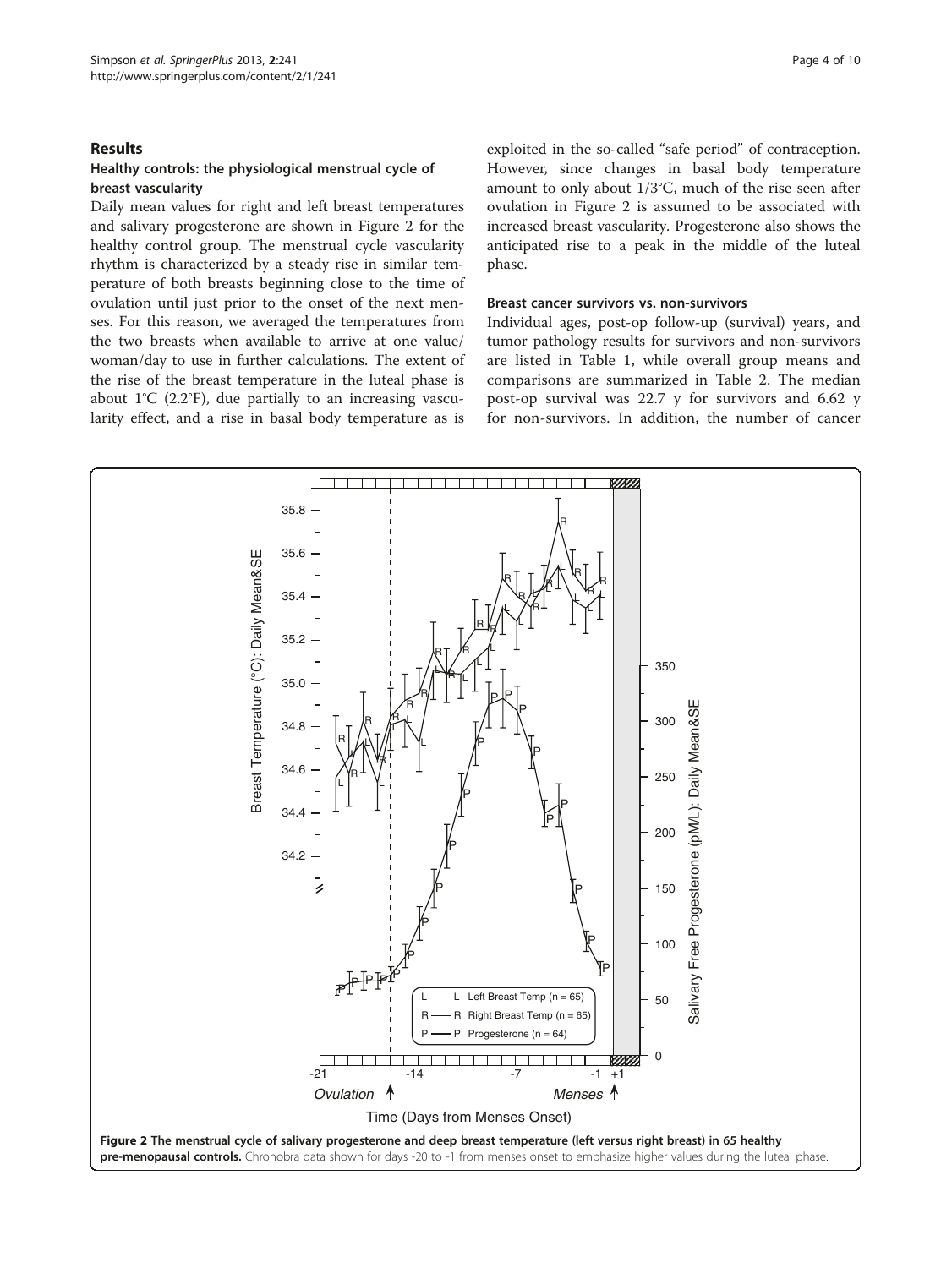| SURVIVORS (invasive, $n = 15$ : in situ, $n = 3$ )<br>Alive and well |       |        |                | NON-SURVIVORS (invasive $n = 18$ )<br>Death from "Disseminated breast cancer" |         |       |       |     |                            |                                        |                     |
|----------------------------------------------------------------------|-------|--------|----------------|-------------------------------------------------------------------------------|---------|-------|-------|-----|----------------------------|----------------------------------------|---------------------|
|                                                                      |       |        |                |                                                                               |         |       |       |     | Age at<br>surgery<br>(yrs) | Post-op<br>follow-up<br>survival (yrs) | Cancer<br>size (mm) |
| 54.15                                                                | 15.39 | 15     | $\overline{2}$ |                                                                               | 4.30    | 41.87 | 0.76  | 120 | 3                          | $\overline{2}$                         | 7.40                |
| 40.84                                                                | 19.12 | 50     | $\overline{1}$ | $\mathbf 0$                                                                   | 3.00    | 46.46 | 1.16  | 21  | 3                          | 4                                      | 6.42                |
| 36.48                                                                | 19.39 | 80     | 3              | $\mathbf{0}$                                                                  | 5.60    | 39.61 | 1.90  | 40  | 3                          | $\overline{2}$                         | 5.80                |
| 41.68                                                                | 19.93 | 20     | 3              | 0                                                                             | 4.40    | 37.83 | 2.28  | 15  | 3                          | 0                                      | 4.30                |
| 32.70                                                                | 20.32 | $\ast$ | 3              | 0                                                                             | In situ | 56.57 | 2.50  | 20  | 3                          | 5                                      | 6.40                |
| 40.08                                                                | 20.50 | 8      | $\overline{2}$ | $\mathbf{0}$                                                                  | 3.16    | 26.90 | 2.69  | 20  | 3                          |                                        | 5.40                |
| 37.50                                                                | 20.67 | 28     | 3              | $\circ$                                                                       | 4.56    | 43.78 | 4.21  | 18  | 2                          | 0                                      | 3.36                |
| 34.23                                                                | 21.04 | 35     | $\overline{2}$ | $\circ$                                                                       | 3.70    | 28.07 | 5.43  | 19  | 2                          | 0                                      | 3.38                |
| 42.97                                                                | 21.96 | $\ast$ | ٠              | $\mathbf 0$                                                                   | In situ | 38.45 | 5.60  | 30  | 3                          |                                        | 5.60                |
| 42.26                                                                | 23.35 | $\ast$ | ٠              | $\mathbf 0$                                                                   | In situ | 37.45 | 6.79  | 25  | 3                          | 0                                      | 4.50                |
| 41.15                                                                | 23.50 | 10(?)  | 3              | $\circ$                                                                       | 4.20    | 43.69 | 8.01  | 30  |                            |                                        | 3.60                |
| 36.76                                                                | 24.08 | 35     | $\overline{2}$ | $\mathbf{0}$                                                                  | 3.70    | 39.22 | 8.07  | 30  | 3                          |                                        | 5.60                |
| 34.80                                                                | 24.38 | 20     | 3              | $\mathbf{0}$                                                                  | 4.40    | 40.73 | 8.46  | 15  | 2                          | 0                                      | 3.30                |
| 32.47                                                                | 24.83 | 8      | 3              | 0                                                                             | 4.16    | 44.02 | 9.32  | 15  | 2                          | 0                                      | 3.30                |
| 34.84                                                                | 25.04 | 30     | 3              | $\circ$                                                                       | 4.60    | 42.43 | 13.11 | 45  | 3                          |                                        | 5.90                |
| 35.98                                                                | 25.41 | 40     | 3              | $\mathbf{0}$                                                                  | 4.80    | 38.46 | 15.73 | 8   | $\overline{2}$             | 0                                      | 3.16                |
| 38.03                                                                | 26.19 | 57     | $\overline{2}$ | $\mathbf 0$                                                                   | 4.15    | 31.75 | 21.16 | 10  | 3                          | 0                                      | 4.20                |
| 34.08                                                                | 28.14 | 10     | 3              | $\circ$                                                                       | 4.20    | 34.59 | 22.82 | 15  | 3                          | 0                                      | 4.30                |

<span id="page-4-0"></span>Table 1 Breast cancer characteristics and outcomes 22.4 y post-operation for 18 survivors and 18 non-survivors

\*Score not possible where cancer was "in situ" (i.e., non-invasive).

positive nodes was significantly greater in non-survivors  $(p = 0.01)$ , but there were no significant differences between the two groups for age at surgery, tumor size, grade or Nottingham Prognostic Index.

Figure [3](#page-5-0) illustrates the full menstrual cycle time plots of the peri-operative mammary vascularity of the 18 survivors vs. the 18 non-survivors. For this figure, 3d moving averages were calculated for clarity, since some single days contained unequal numbers of women due to missed during data collection (see Methods). The 3-day moving mean&SE's are overprinted with a best-fitting 28d cosine for each group that provides rhythm characteristics

of overall adjusted mean (MESOR = middle of cosine), amplitude (half the distance from trough to peak of cosine) and acrophase (peak of cosine). Figure [3](#page-5-0) shows that while breast vascularity levels prevailing peri-operatively showed significant menstrual cycle oscillation in both patient groups, with highest values during the luteal phase, overall vascularity levels were lower (mean = -1.81°C) in those subsequently surviving more than two decades after surgery and *higher* (mean =  $-1.49^{\circ}$ C) in those dying with "disseminated breast cancer" during that time span ( $p$  < 0.0001). Note: since the values represent the °C *below* oral (arterial) temperature, high negative values are cooler.

| Table 2 Summary of study parameters and tumor characteristics for 36 pre-menopausal breast cancer outcomes |  |
|------------------------------------------------------------------------------------------------------------|--|
|------------------------------------------------------------------------------------------------------------|--|

| Parameter                   | <b>Units</b> | <b>18 Survivors</b>    | <b>18 Non-survivors</b> | <i>p</i> -value from |  |
|-----------------------------|--------------|------------------------|-------------------------|----------------------|--|
|                             |              | [N] Mean $\pm$ SD      | [N] Mean $\pm$ SD       | t-test               |  |
| Age at surgery              | Years        | $[18]$ 38.4 $\pm$ 5.2  | $[18]$ 39.6 ± 6.8       | 0.5695               |  |
| Size                        | mm           | $[15]$ 29.7 ± 20.7     | $[18]$ 27.6 ± 25.1      | 0.7899               |  |
| Grade                       | $1 - 3$      | $[16]$ 2.56 ± 0.63     | $[18]$ 2.61 $\pm$ 0.61  | 0.8203               |  |
| <b>Nodes</b>                | N            | $[18]$ 0.06 $\pm$ 0.24 | $[18]$ 1.00 $\pm$ 1.46  | 0.0103               |  |
| Nottingham Prognostic Index | Score        | $[15]$ 4.20 ± 0.64     | $[18]$ 4.77 $\pm$ 1.32  | 0.1308               |  |
| Survival                    | Years        | $[18]$ 22.4 $\pm$ 3.1  | $[18]$ 7.8 ± 6.6        | < 0.0001             |  |
|                             |              | (Median: 22.7)         | (Median: 6.2)           |                      |  |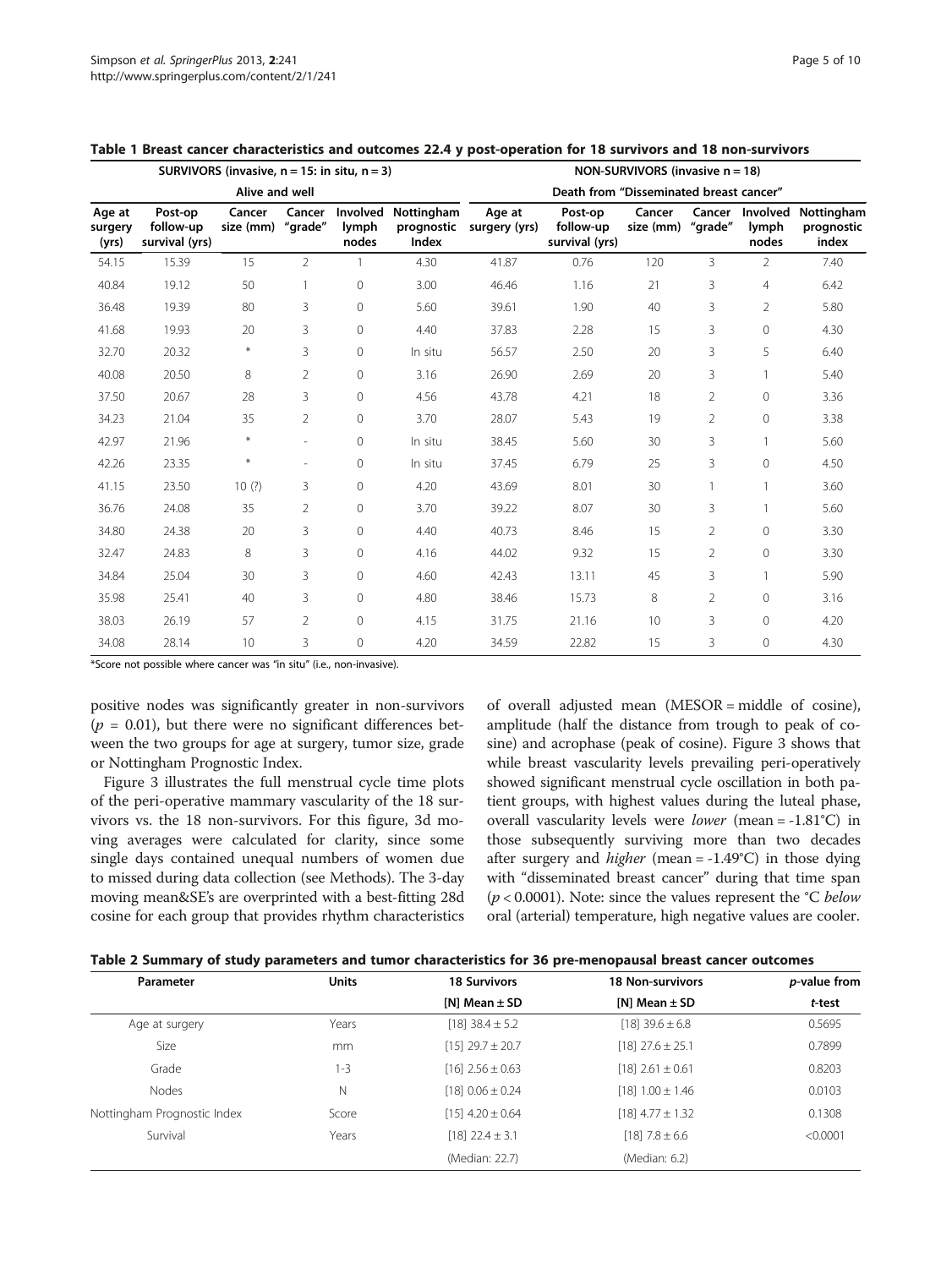<span id="page-5-0"></span>

Daily vascularity values over the luteal phase only (i.e., days -11 to -1 from menses onset), are listed in Table 3. Based on 'during luteal-phase breast-adjusted vascularity', breast cancer survivors (mean ± SD: -1.65 ± 0.23°C [-3.63°F]) were significantly hypo-vascular (i.e., -0.23°C [0.41°F] cooler) compared with controls  $(-1.42 \pm 0.09^{\circ}C)$ [-3.12°F]) ( $p < 0.001$ ), while non-survivors (-1.25 ± 0.12°C) (-2.75°F) were highly significantly hyper-vascular compared with survivors  $(+0.41^{\circ}C$  [0.73°F] warmer) ( $p < 0.001$ ) and controls  $(+0.18^{\circ}C$  [0.39°F] warmer) ( $p = 0.006$ ).

The corresponding progesterone values have similar menstrual cycle characteristics with regard to overall level, amplitude and acrophase for survivors and nonsurvivors (Figure [4](#page-6-0)) and confirm the ovulatory status of the cycles studied. There were no significant differences between the two patient groups for any of the three rhythm characteristics.

#### Data from a patient who developed clinical breast cancer after study

In the methods section, three pre-menopausal breast cancer patients are included whose Chronobra data happened to be collected before the onset of clinicallyevident cancer. One of these patients was being investigated for sub-fertility and in vitro fertilization and agreed to complete a menstrual cycle of Chronobra measurements when she was age 36.9 y. The cancer was

| menstrual cycle days - i i to - i from menses (M) onset |                                   |                                             |                  |  |
|---------------------------------------------------------|-----------------------------------|---------------------------------------------|------------------|--|
| Day from                                                | <b>Non-survivors</b>              | Controls                                    | <b>Survivors</b> |  |
| M onset                                                 | $(n = 18)$                        | $(n = 65)$                                  | $(n = 18)$       |  |
| $-11$                                                   | $-1.20$                           | $-1.53$                                     | $-1.66$          |  |
| $-10$                                                   | $-1.31$                           | $-1.47$                                     | $-1.56$          |  |
| $-9$                                                    | $-1.36$                           | $-1.58$                                     | $-1.56$          |  |
| $-8$                                                    | $-1.01$                           | $-1.49$                                     | $-1.63$          |  |
| $-7$                                                    | $-1.29$                           | $-1.42$                                     | $-1.38$          |  |
| $-6$                                                    | $-1.21$                           | $-1.44$                                     | $-1.71$          |  |
| $-5$                                                    | $-1.29$                           | $-1.39$                                     | $-1.83$          |  |
| $-4$                                                    | $-1.28$                           | $-1.32$                                     | $-1.54$          |  |
| $-3$                                                    | $-1.42$                           | $-1.34$                                     | $-1.41$          |  |
| $-2$                                                    | $-1.11$                           | $-1.38$                                     | $-1.64$          |  |
| $-1$                                                    | $-1.21$                           | $-1.29$                                     | $-2.22$          |  |
| Mean $(^{\circ}C) \pm SD$                               | $-1.25^{\circ}$ ±0.12             | $-1.42^{\circ}$ ±0.09 $-1.65^{\circ}$ ±0.23 |                  |  |
| Groups compared                                         | Difference in<br>mean vascularity | p-value from t-test                         |                  |  |
| Non-Survivors<br>vs. Survivors                          | $+0.405^{\circ}$ C                | < 0.0001                                    |                  |  |
| Controls vs. Survivors                                  | $+0.226^{\circ}$ C                | 0.0062                                      |                  |  |
| Non-Survivors<br>vs. Controls                           | $+0.178^{\circ}$ C                | 0.0006                                      |                  |  |

| Table 3 Comparison of luteal phase vascularity values |
|-------------------------------------------------------|
| (breast temperature minus oral temperature, °C) on    |
| menstrual cycle days -11 to -1 from menses (M) onset  |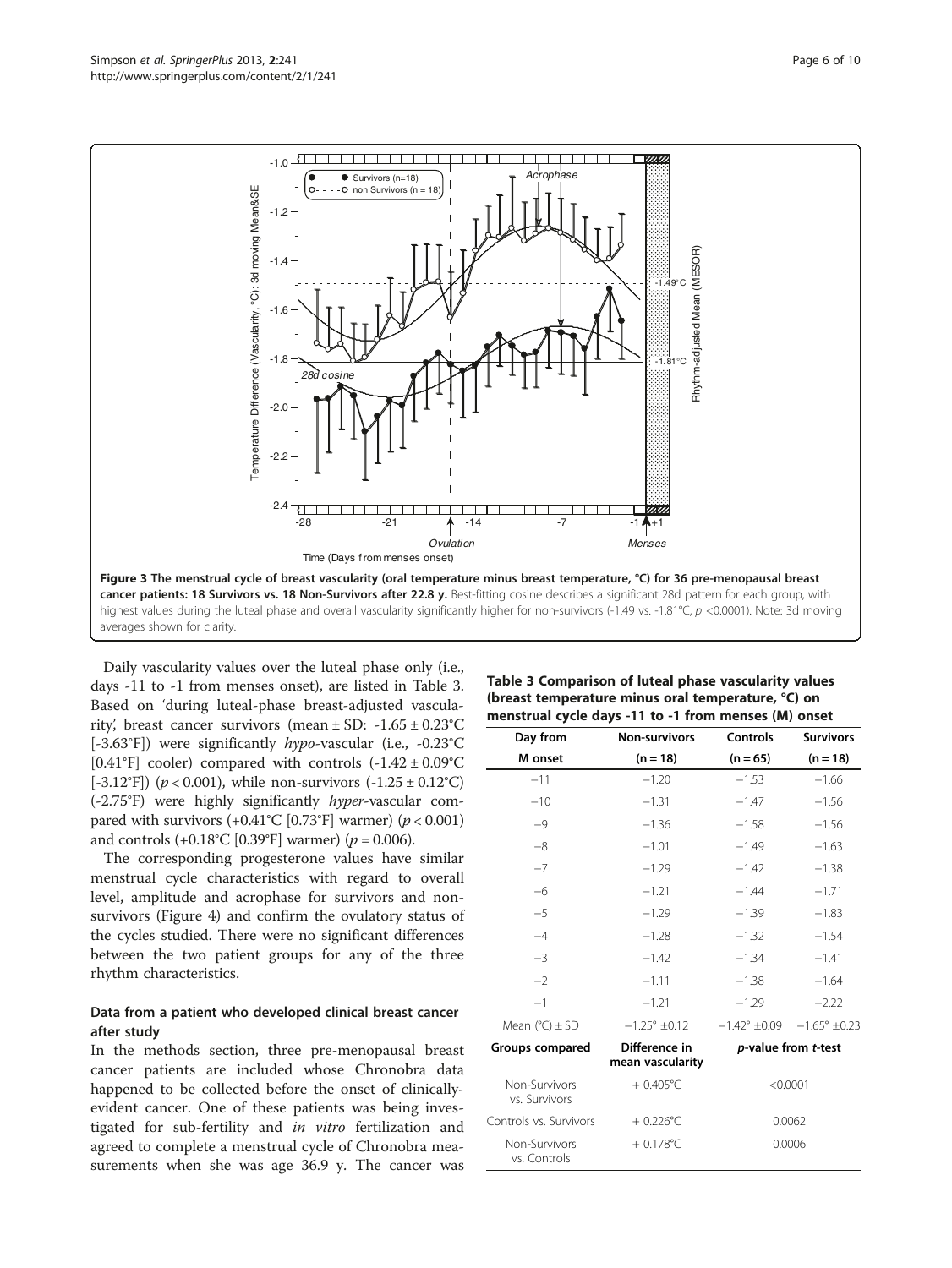<span id="page-6-0"></span>

diagnosed at age 56.6 y and she died of disseminated disease 2.5 y later. Daily measurements of plasma estradiol, serum progesterone, salivary progesterone and breast vascularity were obtained (Figure [5](#page-7-0)). While her progesterone pattern was normal, with a peak in the mid-luteal phase, the breast vascularity started to rise before ovulation (day 13 of the cycle, about the time of the estradiol surge), which is in contrast to the breast temperature vascularity of the healthy controls (Figure [2](#page-3-0)), where the progressive hyper-vascularity occurs in the two weeks after ovulation.

Previously we reported (Simpson et al. [1996](#page-9-0)) that a phase-advance of vascularity by 2.2d relative to ovulation is a characteristic of "cancer-associated" breasts (defined as either breast in a patient with cancer or history of previous cancer diagnosis). In the present series of data there was a similar trend, indicating that the same signal relates to the outcome of breast cancer patients. Analysis of peak times (acrophases) found significant differences for phase relationships in vascularity between the three groups in our study, with the peak for cancer survivors (day 21.5 after menses onset) and non-survivors (day 20.1) preceding that in controls (day 27.4) by 5.9d and 7.3d, respectively. These results could suggest that the cancer risk and outcome risk are related to hyper-responsiveness of mammary vascularity during the estrogen-mediated part of the cycle.

# **Discussion**

We studied 36 pre-menopausal patients with breast cancer, of which 33 had invasive disease. The study employed the Chronobra electronic thermometry instrument that was worn by subjects each evening at home for one menstrual cycle. The design was to enroll cancer patients as they presented, usually post-operatively, but sometimes pre-operatively, and therefore unstratified. Thirty-six cases were enrolled consecutively with an average age of 38.97 y. The study was not blinded, but since death from disseminated breast cancer was the endpoint, the input data could not be biased in advance. The time span over which cases were enrolled was 15 y and the end of the 22.8 y follow-up span was in 2012, when 18 of the 36 post-operative breast cancer patients had died with "disseminated breast" cancer on their death certificate (SM8) and 18 were alive and well.

As soon as the patients were enrolled at the breast clinic where there were both new cancer cases and follow-up cases, there was a tendency to enroll longer follow-up cases that had become potential survivors. In other words, those eventually classified as survivors might have incorporated a "confounding" vascularity signal because of the different delay in the Chronobra study after operation, e.g., due to the menopause onset. However, the average elapsed time of the eventual survivors between surgery and study was 3.2 y vs. 2.9 y for non-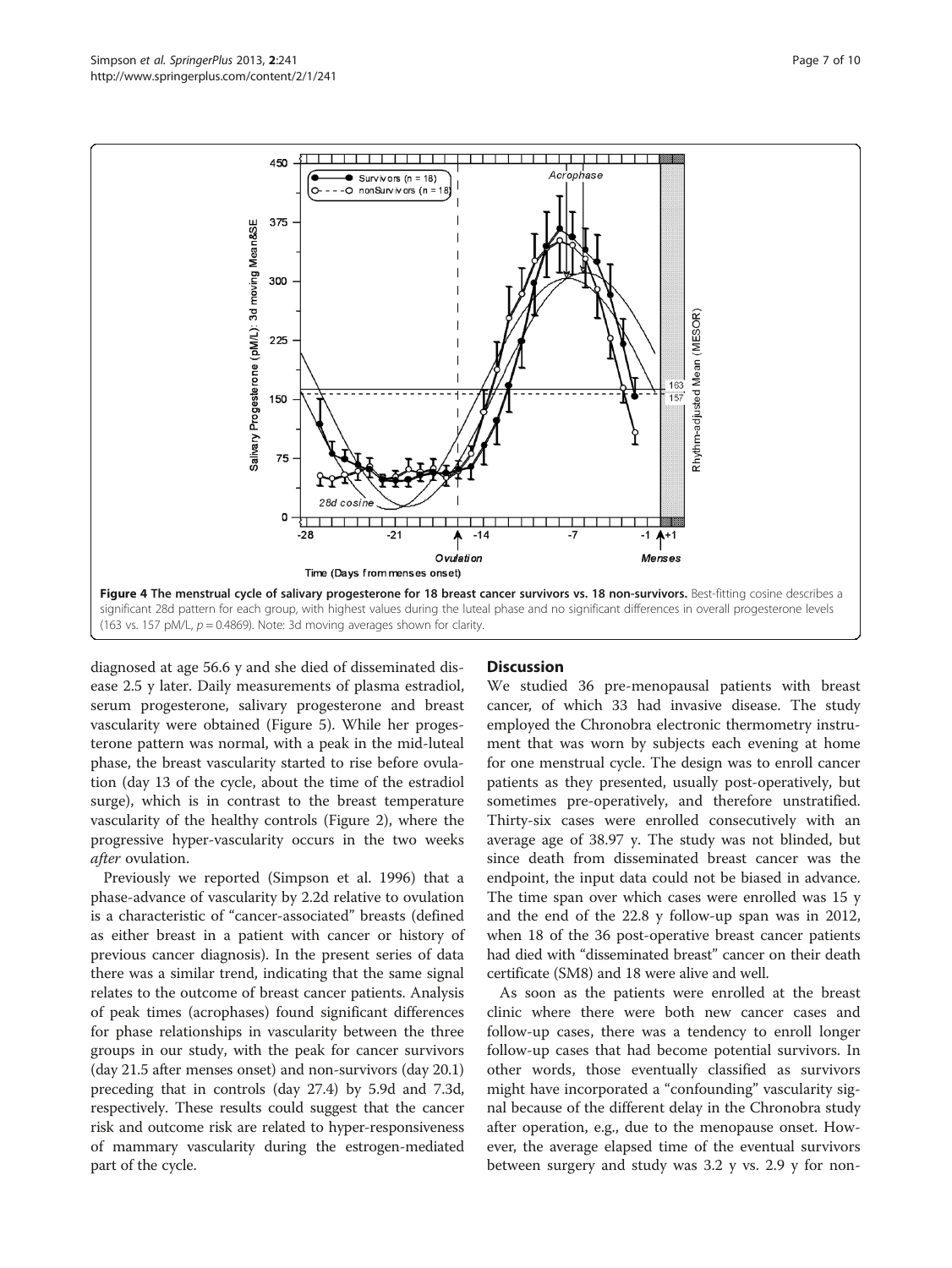survivors. This difference was regarded as negligible, since in the decade preceding the menopause, breast temperature has been reported to remain fairly steady (Simpson [1996](#page-9-0)). On this basis, when three subjects previously enrolled as pre-menopausal "controls" developed clinical breast cancer afterwards (7.6, 16.5, 19.7 y later),

they were included with the original 33 subjects studied after surgery to increase the breast cancer patient group size to 36. In addition, previously published studies of breast vascularity in healthy controls indicated that, whereas there is a tendency for a rise during the reproductive life years, nevertheless there is a plateau

<span id="page-7-0"></span>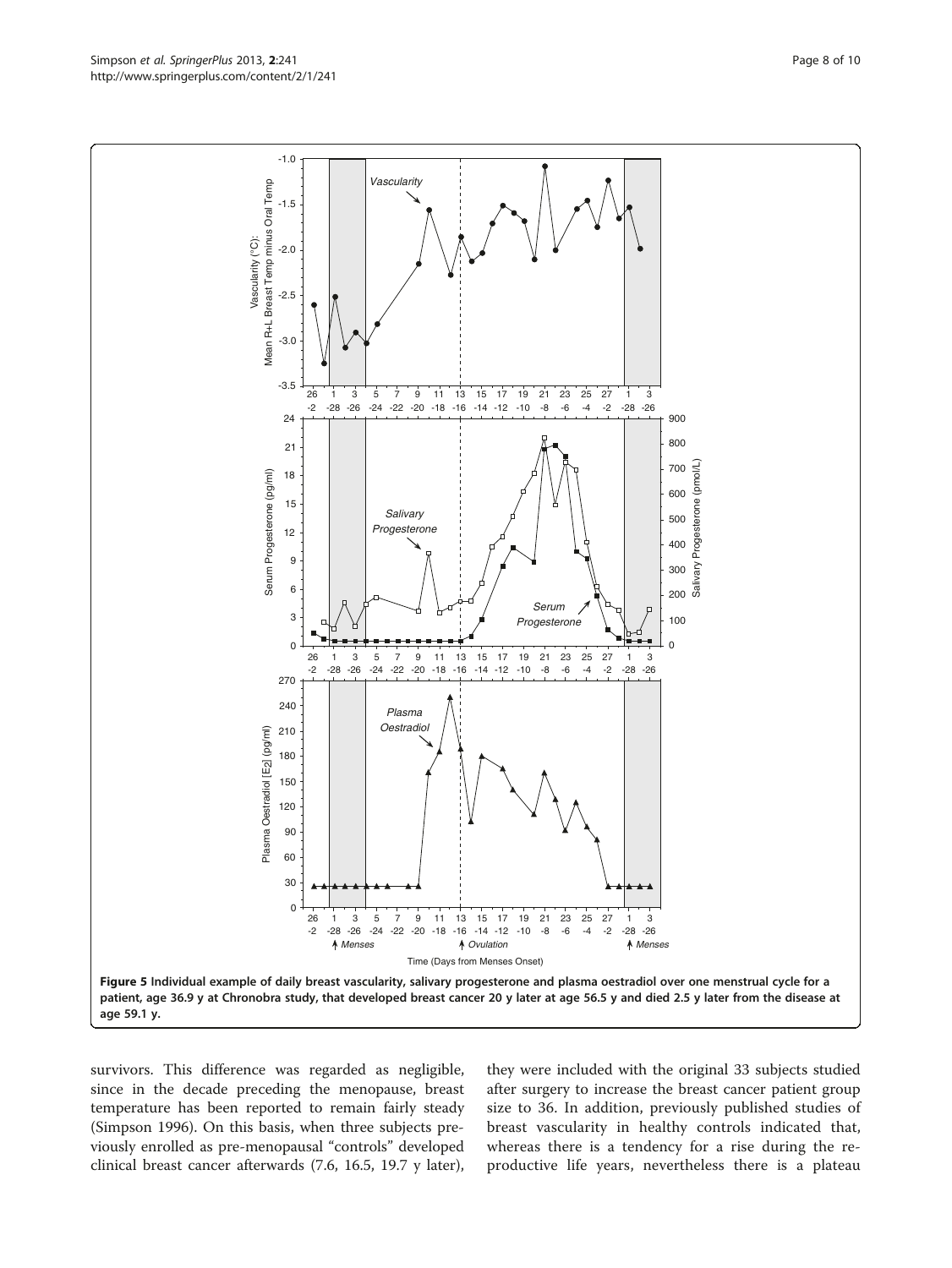(Simpson [1996\)](#page-9-0) of vascularity from the late 30s to the late 40s, followed by a substantial fall at the menopause. Taking account of this plateau and the progesteronechecked pre-menopausal status of all 36 subjects, it was considered reasonable to include all 36 patients in the study whether or not the Chronobra was used before or after the operation.

As the data were collected from controls, it was noticeable that the right and left breast readings were very similar on any one day. This was also true in patients where local removal of the cancer left both breasts to record from. On the other hand, there was a substantial difference between the breasts of different subjects (range = 2.36°C) and this underscores the point that healthy controls exhibit a wide variation of background prevailing vascularity in their breasts during their menstrual cycle in the pre-menopausal years, and most likely at any breast cancer operation. This emphasizes the importance of normalizing "breast-associated vascularity" for each woman by subtracting oral temperature from breast temperature, which presumably standardizes the outcome values from different patient's body set points.

A difference between the survivors and non-survivors was found in their estimated peri-operative breast vascularity during the menstrual cycle, especially during the luteal phase, probably prevailing before and after the breast cancer operation. Survivors were hypo-vascular and the non-survivors hyper-vascular when compared with each other and with the controls. This finding suggests that survival might depend on the prevailing breast tissue vascularity existing pre- and post-operation and be the "inherited" survival factor described by Hartman (Hartman et al. [2007\)](#page-9-0). This implies a connection between vascularity and cancer penetration of the blood vessel wall, since in hyper-vascularity there is a greater area vessel wall for cancer to encounter. After vascular invasion, two factors could further contribute to tumor dissemination: 1) greater exiting venous blood flow from the breast in hyper-vascularity, and 2) rhythmic menstrual cycle effect on the mammary vein walls. This scenario is to some extent captured in the histological picture of breast cancer involving two veins (Figure 6), wherein "B" shows the cancer itself with microscopic magnification adjusted so that each cancer cell can just be perceived as an indigo dot about 10 microns in size, while "C" and "D" show veins involved with cancer and enlarged by a thrombus. In "D" and possibly "A", the tumor thrombus has a long tail and during the menstrual cycle, with the veins alternatively contracting and expanding, it is reasonable to suggest that pieces of the tail will break off into the general circulation.

Our results show that contra-lateral breasts after cancer mastectomy were hyper-vascular in the 50% of patients with ultimately a poor prognosis (i.e., death from disseminated breast cancer). Published archival histopathological studies indicate that such cancer-associated breasts have a greatly increased risk of oestrogen-related multi-focal sub-clinical epithelial hyperplasia. This hyperplasia may be involved in the observed hyper-vascularity. Our data indicate that pre-menopausal women with physiologically hyper-vascular mammary levels during the luteal phase of the menstrual cycle and are operated on for breast cancer, are more likely to die of disseminated cancer in the post-operative years than others of the same age with hypo-vascular breasts. We have previously shown that cancer-associated breasts in the pre-menopausal years are more likely to contain hyperplastic, as well as neoplastic, epithelial elements (Simpson et al. [1982](#page-9-0)), and it may be that these elements contribute to the hyper-vascularity, since presumably both are related to excess oestrogen responsiveness.

In conclusion, our results suggest that pre-menopausal healthy women and both surviving and non-surviving breast cancer patients all exhibit a menstrual cycle of vascularity in their breast tissue that is systematically lower peri-operatively in patients that do not go on to